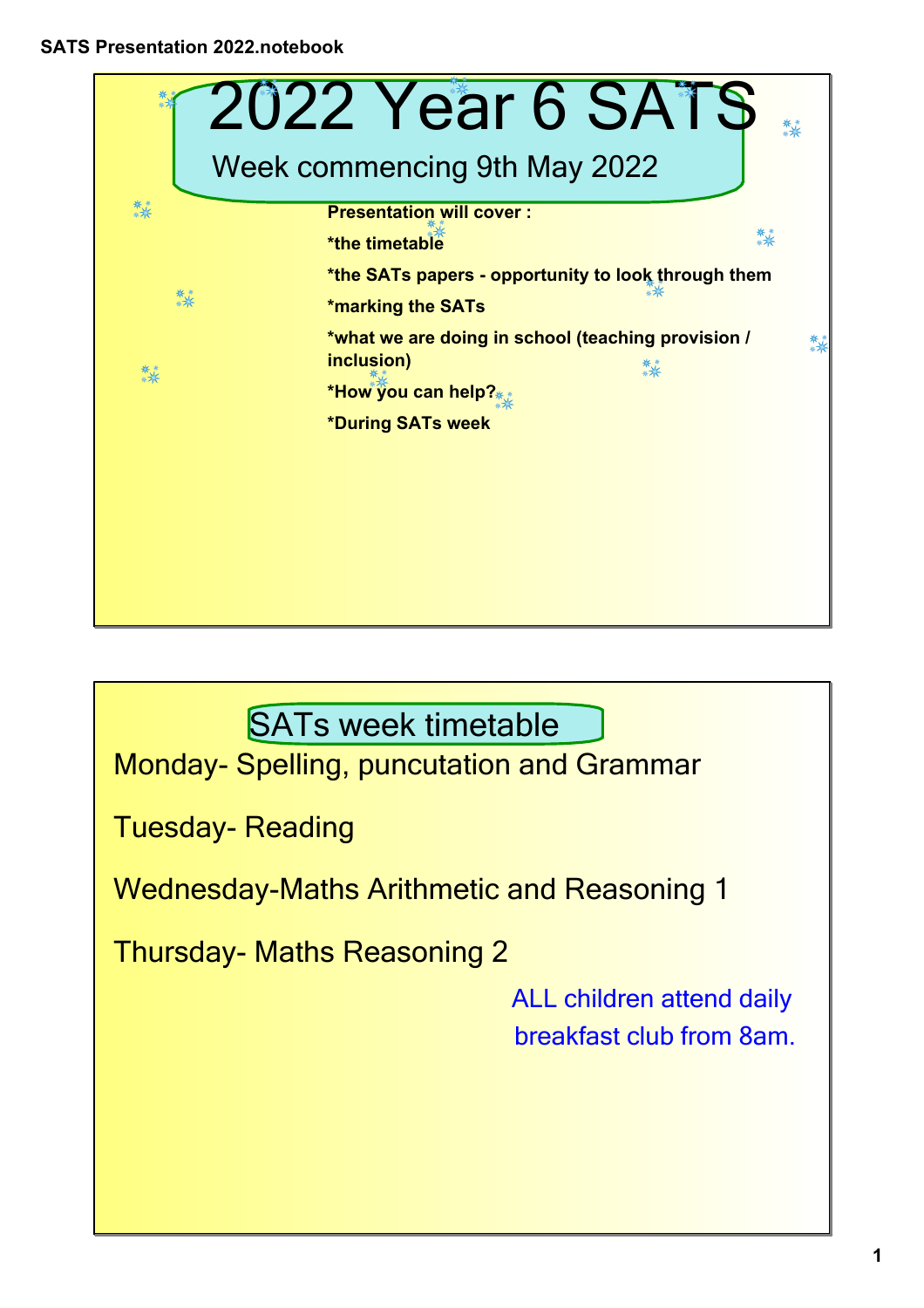### **Arithmetic**

## **Maths**

2x Reasoning papers

Will the tests only cover Year 6 work?

The questions in the Key Stage 2 SATs Maths tests will be taken from the new national curriculum and will include a variety of work from Year 3, Year 4, Year 5 and Year 6.

What types of question will come up?

There will be a mixture of question types from across the curriculum:

- <sup>2</sup> The arithmetic test will contain questions from the Number and Place Value, Calculations, Fractions, Ratio and Proportion and Algebra sections of the curriculum.
- > Papers 2 and 3 will contain questions from the Number and Place Value, Calculations, Fractions, Ratio and Proportion, Algebra, Measurement, Geometry and Statistics sections of the curriculum.

#### What is the format of the test?

Reading

There is only 1 reading paper. It is 1 hour long and is worth 50 marks. As usual, they will have a reading booklet containing the texts they have to read and the questions are in the answer booklet.

How many texts will there be in the reading booklet?

There will be 3 texts in the reading booklet. Following on from the recent changes to the reading booklet, the texts will not be linked by any particular theme. The texts will, however, be ordered by difficulty, so the most demanding text will be at the end.

The reading booklet will contain a variety of different texts. They will ensure a mixture of fiction, non-fiction and poetry and the texts may be from different times or origins.

What types of question will come up? Are they all comprehension?

There is a strong focus on comprehension and inference, but as always the questions will vary in type and difficulty. Areas covered in the Key Stage 2 Reading Test include:

- > Inference
- > Commenting on themes
- > Summarising
- > Explaining the meaning of key words or phrases
- > Making predictions
- > Commenting on the use of language and presentational features

Some questions will be worth more marks than others, depending on their layout.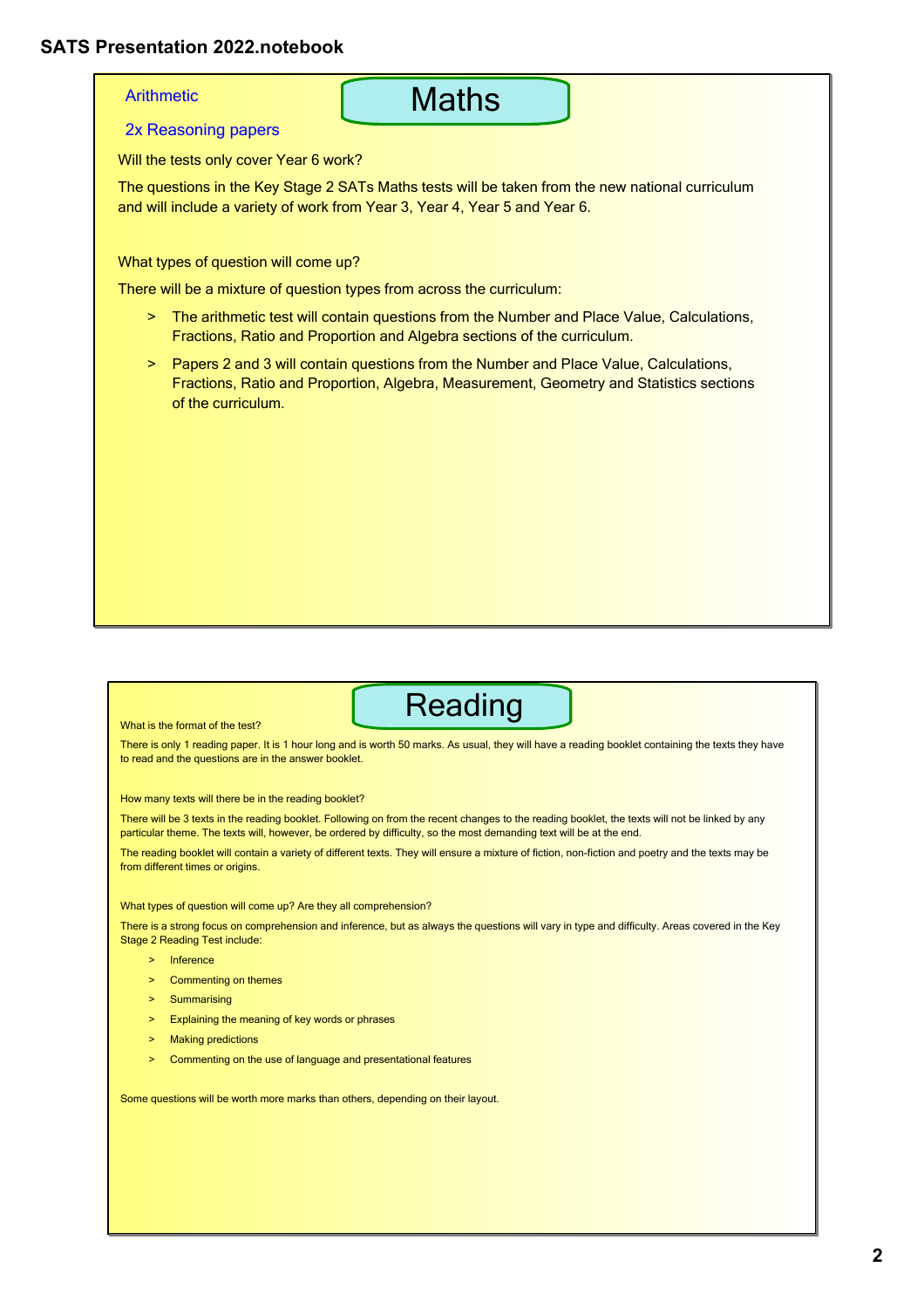|                                                  |                                             |                                      | <b>SPAG: Spelling Punctuation and Grammar</b> |                                                                                                                                               |
|--------------------------------------------------|---------------------------------------------|--------------------------------------|-----------------------------------------------|-----------------------------------------------------------------------------------------------------------------------------------------------|
| What is the format of the tests?                 |                                             |                                      |                                               |                                                                                                                                               |
|                                                  | Paper                                       | <b>Time Allowed</b>                  | Marks Available                               |                                                                                                                                               |
| Paper 1                                          | Grammar and<br><b>Punctuation Questions</b> | 45 minutes                           | 50 marks                                      |                                                                                                                                               |
| Paper 2                                          | Spelling Test (20words)                     | No set limit - Approx. 15<br>minutes | 20 marks                                      |                                                                                                                                               |
| Will there be a writing test?                    |                                             |                                      |                                               |                                                                                                                                               |
| in the teacher assessment, but not in the tests. |                                             |                                      |                                               | No. A few years ago, writing tests were included as part of the Key Stage 2 SATs tests, but these have now been removed. Writing is looked at |
| How will the spelling test be administered?      |                                             |                                      |                                               |                                                                                                                                               |
|                                                  |                                             |                                      |                                               |                                                                                                                                               |

The spelling test consists of 20 words. The test will be administered aurally, so each word will be read out and will also be read as part of a sentence. (For example, the words bread and bred sound the same, so reading the word as part of a sentence shows which form to spell).

What types of spellings will be included?

There will be a range of different spellings included, taken from the full range of the Key Stage 2 English curriculum (years 3 to 6).

# How Will The 2022 SATs BeMarked?

What will replace National Curriculum Levels in the Key Stage 2 SATs exams?

Since 2019, the introduction of the new national curriculum has led to the discontinuing of the use of "levels". So, the new Key Stage 2 SATs will no longer produce a level at the end. National curriculum levels will be replaced by scaled scores.

How will scaled scores be worked out?

The papers will be marked and the raw scores will be added together for each section (Out of 110 for maths, out of 50 for reading and out of 70 for SPaG). The raw scores will then be converted into scaled scores.This ensures that scaled scores keep their meaning from one year to the next, making it easier to make comparisons.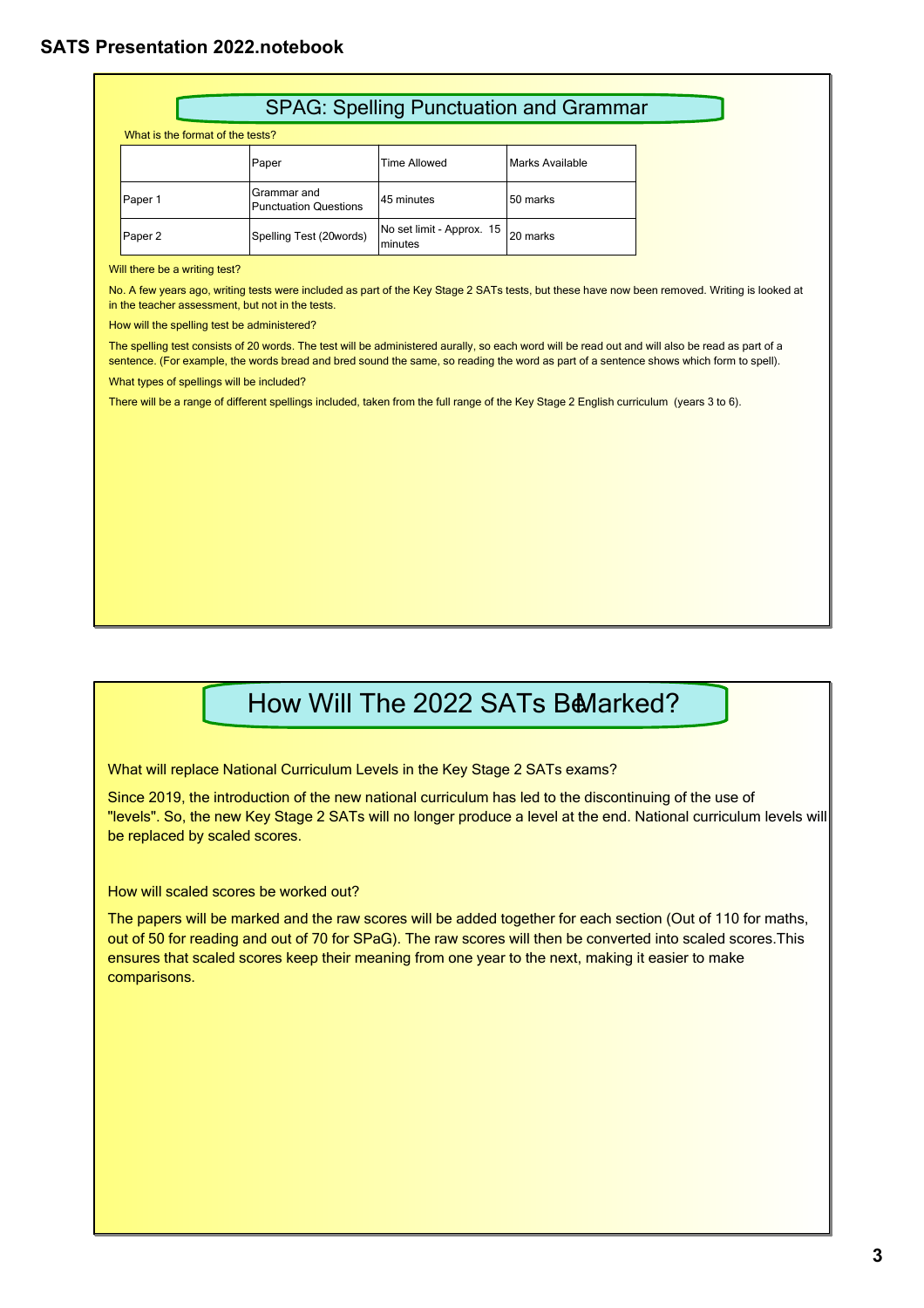| <b>Scaled</b><br><b>Scaled</b><br><b>Scaled</b><br><b>Raw score</b><br><b>Raw score</b><br><b>Raw score</b><br><b>score</b><br>score<br>score<br>17<br>34<br>105<br>$\mathbf{o}$<br>92<br>No scaled<br>$\mathbf 1$<br>18<br>93<br>35<br>106<br>score (N)<br>$\mathbf{z}$<br>19<br>93<br>36<br>107<br>з<br>80<br>20<br>94<br>37<br>107<br>4<br>80<br>21<br>38<br>108<br>95<br>22<br>109<br>5<br>81<br>96<br>39<br>6<br>23<br>96<br>110<br>82<br>40<br>7<br>83<br>24<br>97<br>41<br>112<br>8<br>84<br>25<br>42<br>113<br>98<br>26<br>114<br>9<br>85<br>98<br>43<br>115<br>10<br>86<br>27<br>99<br>44<br>11<br>87<br>28<br>100<br>45<br>117<br>12<br>88<br>29<br>101<br>46<br>118<br>13<br>$101$<br>120<br>89<br>30<br>47<br>120<br>14<br>90<br>31<br>102<br>48<br>15<br>90<br>32<br>103<br>49<br>120<br>16<br>91<br>33<br>104<br>120<br>50<br>$\mathbf{I}$<br>Published July 2018<br>What will the scores I receive mean?<br>The scaled scores parents/carers receive will give an indication of whether or not a child has reached the national expected standard for their age<br>in that particular subject :<br><99 working below expected standard for year 6 (some knowledge and skill gaps in their learning)<br>100-110 working at expected standard for year 6 (good acquisition of knowledge and skills)<br>112+ working above expected standard for year 6 (Greater Depth - secure acquisition of knowledge and skills) |
|----------------------------------------------------------------------------------------------------------------------------------------------------------------------------------------------------------------------------------------------------------------------------------------------------------------------------------------------------------------------------------------------------------------------------------------------------------------------------------------------------------------------------------------------------------------------------------------------------------------------------------------------------------------------------------------------------------------------------------------------------------------------------------------------------------------------------------------------------------------------------------------------------------------------------------------------------------------------------------------------------------------------------------------------------------------------------------------------------------------------------------------------------------------------------------------------------------------------------------------------------------------------------------------------------------------------------------------------------------------------------------------------------------------------------------|
|                                                                                                                                                                                                                                                                                                                                                                                                                                                                                                                                                                                                                                                                                                                                                                                                                                                                                                                                                                                                                                                                                                                                                                                                                                                                                                                                                                                                                                  |
|                                                                                                                                                                                                                                                                                                                                                                                                                                                                                                                                                                                                                                                                                                                                                                                                                                                                                                                                                                                                                                                                                                                                                                                                                                                                                                                                                                                                                                  |
|                                                                                                                                                                                                                                                                                                                                                                                                                                                                                                                                                                                                                                                                                                                                                                                                                                                                                                                                                                                                                                                                                                                                                                                                                                                                                                                                                                                                                                  |
|                                                                                                                                                                                                                                                                                                                                                                                                                                                                                                                                                                                                                                                                                                                                                                                                                                                                                                                                                                                                                                                                                                                                                                                                                                                                                                                                                                                                                                  |
|                                                                                                                                                                                                                                                                                                                                                                                                                                                                                                                                                                                                                                                                                                                                                                                                                                                                                                                                                                                                                                                                                                                                                                                                                                                                                                                                                                                                                                  |
|                                                                                                                                                                                                                                                                                                                                                                                                                                                                                                                                                                                                                                                                                                                                                                                                                                                                                                                                                                                                                                                                                                                                                                                                                                                                                                                                                                                                                                  |
|                                                                                                                                                                                                                                                                                                                                                                                                                                                                                                                                                                                                                                                                                                                                                                                                                                                                                                                                                                                                                                                                                                                                                                                                                                                                                                                                                                                                                                  |
|                                                                                                                                                                                                                                                                                                                                                                                                                                                                                                                                                                                                                                                                                                                                                                                                                                                                                                                                                                                                                                                                                                                                                                                                                                                                                                                                                                                                                                  |
|                                                                                                                                                                                                                                                                                                                                                                                                                                                                                                                                                                                                                                                                                                                                                                                                                                                                                                                                                                                                                                                                                                                                                                                                                                                                                                                                                                                                                                  |
|                                                                                                                                                                                                                                                                                                                                                                                                                                                                                                                                                                                                                                                                                                                                                                                                                                                                                                                                                                                                                                                                                                                                                                                                                                                                                                                                                                                                                                  |
|                                                                                                                                                                                                                                                                                                                                                                                                                                                                                                                                                                                                                                                                                                                                                                                                                                                                                                                                                                                                                                                                                                                                                                                                                                                                                                                                                                                                                                  |
|                                                                                                                                                                                                                                                                                                                                                                                                                                                                                                                                                                                                                                                                                                                                                                                                                                                                                                                                                                                                                                                                                                                                                                                                                                                                                                                                                                                                                                  |
|                                                                                                                                                                                                                                                                                                                                                                                                                                                                                                                                                                                                                                                                                                                                                                                                                                                                                                                                                                                                                                                                                                                                                                                                                                                                                                                                                                                                                                  |
|                                                                                                                                                                                                                                                                                                                                                                                                                                                                                                                                                                                                                                                                                                                                                                                                                                                                                                                                                                                                                                                                                                                                                                                                                                                                                                                                                                                                                                  |
|                                                                                                                                                                                                                                                                                                                                                                                                                                                                                                                                                                                                                                                                                                                                                                                                                                                                                                                                                                                                                                                                                                                                                                                                                                                                                                                                                                                                                                  |
|                                                                                                                                                                                                                                                                                                                                                                                                                                                                                                                                                                                                                                                                                                                                                                                                                                                                                                                                                                                                                                                                                                                                                                                                                                                                                                                                                                                                                                  |
|                                                                                                                                                                                                                                                                                                                                                                                                                                                                                                                                                                                                                                                                                                                                                                                                                                                                                                                                                                                                                                                                                                                                                                                                                                                                                                                                                                                                                                  |
|                                                                                                                                                                                                                                                                                                                                                                                                                                                                                                                                                                                                                                                                                                                                                                                                                                                                                                                                                                                                                                                                                                                                                                                                                                                                                                                                                                                                                                  |
|                                                                                                                                                                                                                                                                                                                                                                                                                                                                                                                                                                                                                                                                                                                                                                                                                                                                                                                                                                                                                                                                                                                                                                                                                                                                                                                                                                                                                                  |

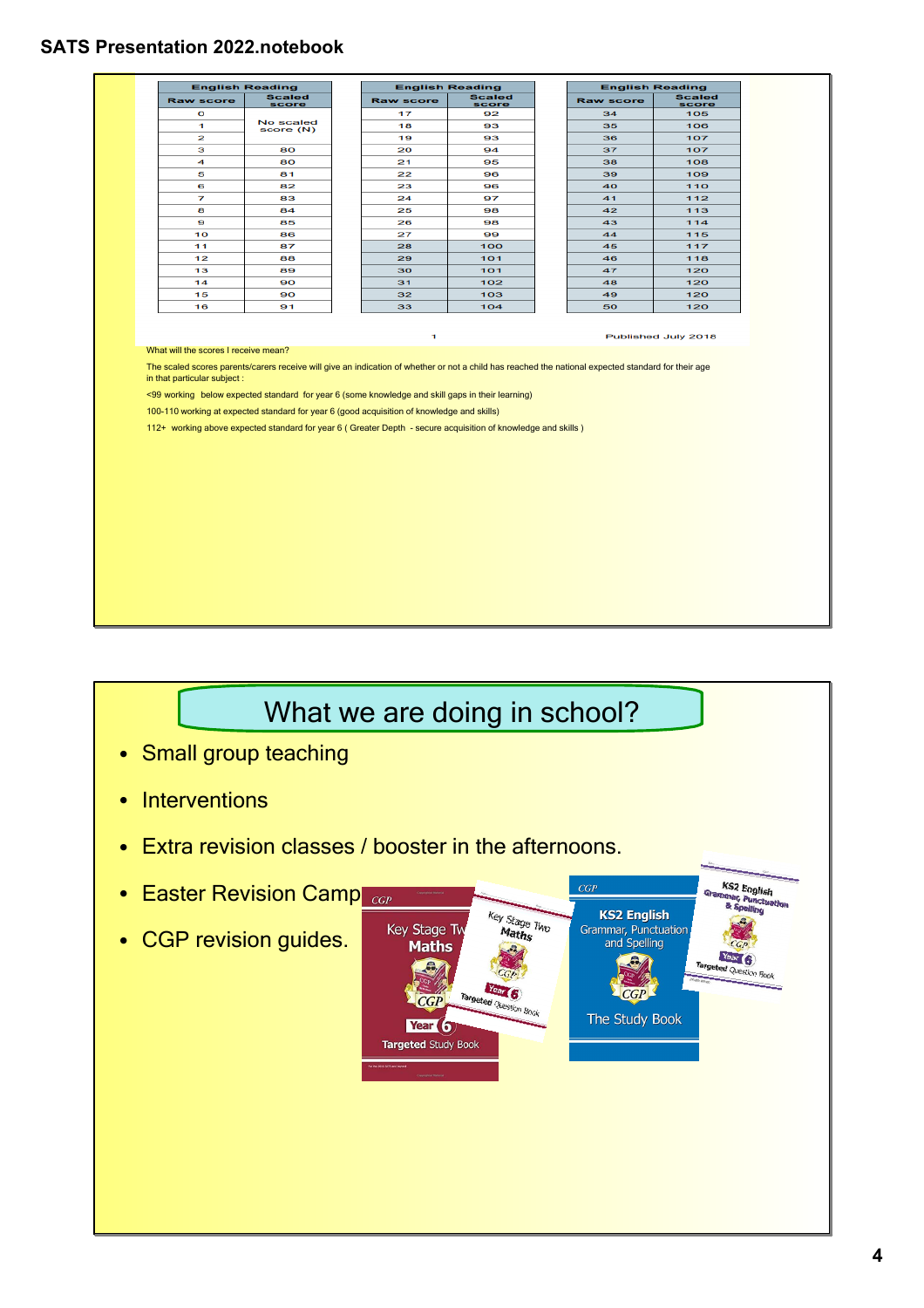What can you do to help your child?

- •Read a range of texts at home and ensure reading is happening daily
- •Make sure homework is done weekly and handed into school
- •Use the CGP study guide books to support with homework
- •Ensure attendance at Easter revision camp and boosters
- •Practise times tables and corresponding division facts
- •Attend the parent workshops on offer
- •Don't stress!

During SATs week - w/c 9th May '22

- Early nights
- $\quad \bullet \ \,$  Breakfast club @8am Mon-Thurs
- Bottle of water / piece of fruit
- Stay well!